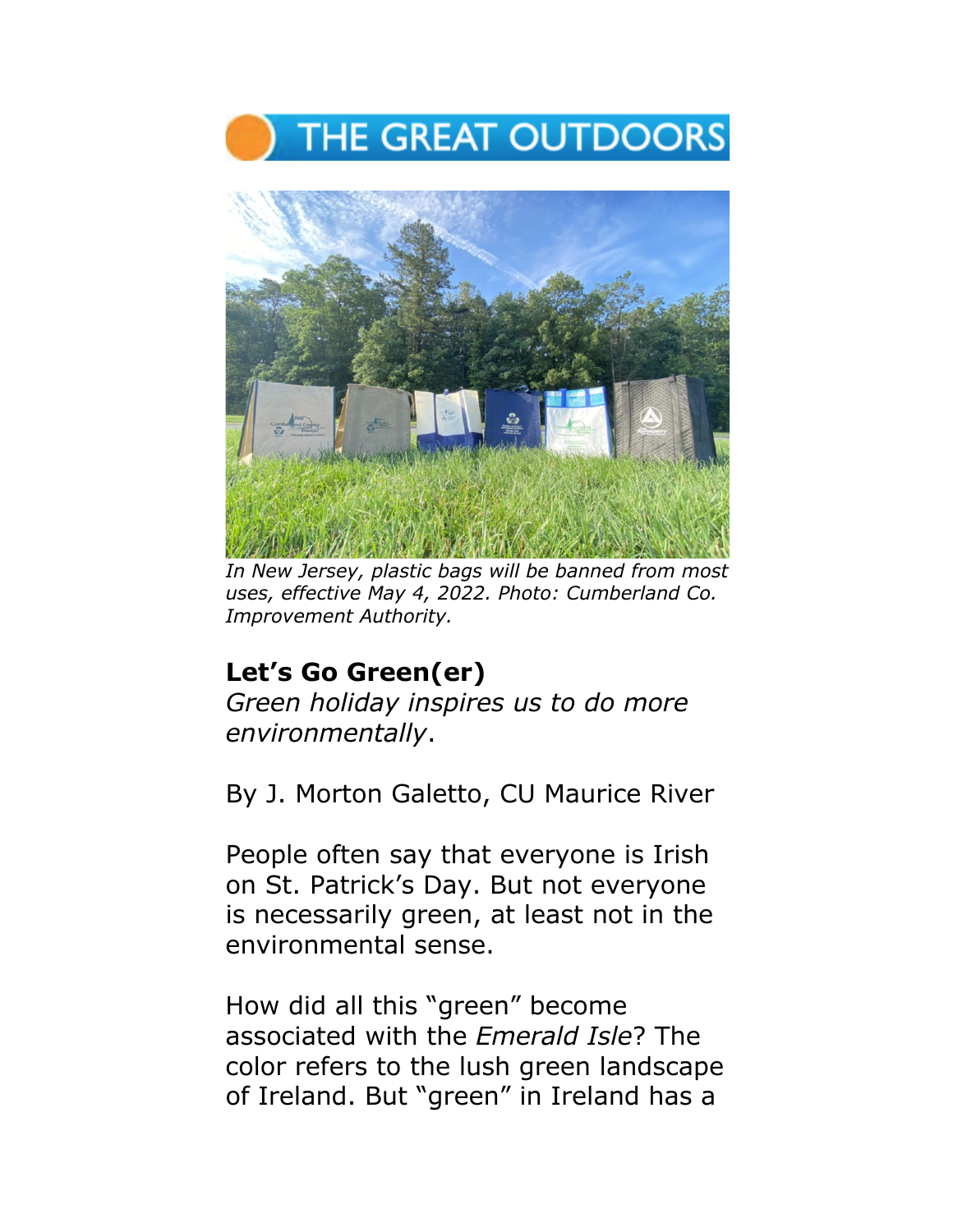deeper political and religious significance.

Britain's involvement began with the Anglo-Norman invasion of Ireland in 1169. After the Anglo-Irish War in 1922 Ireland became the Irish Free State. Its flag, adopted in 1916, is a vertical "tricolour" of green, white, and orange. The green symbolizes the Roman Catholics and the orange the Protestant minority who were supporters of William of Orange. The white in the center signifies the hope of a peaceful union between the two. You may also be familiar with a 1640 green flag with a harp located in the center, used by the Irish Catholic Confederation and often displayed in association with St. Patrick's Day.

The patron saint of Ireland, St. Patrick, is said to have used a shamrock, or three-leafed clover, to illustrate the concept of the Holy Trinity to pagans. This is how the wearing of green became associated with St. Patrick's Day on March  $17<sup>th</sup>$ , a holy and cultural holiday since the 1700s. The three-leaf clover or "meadow trefoil" symbolizes faith, hope, and love, while the rare fourth leaf represents luck.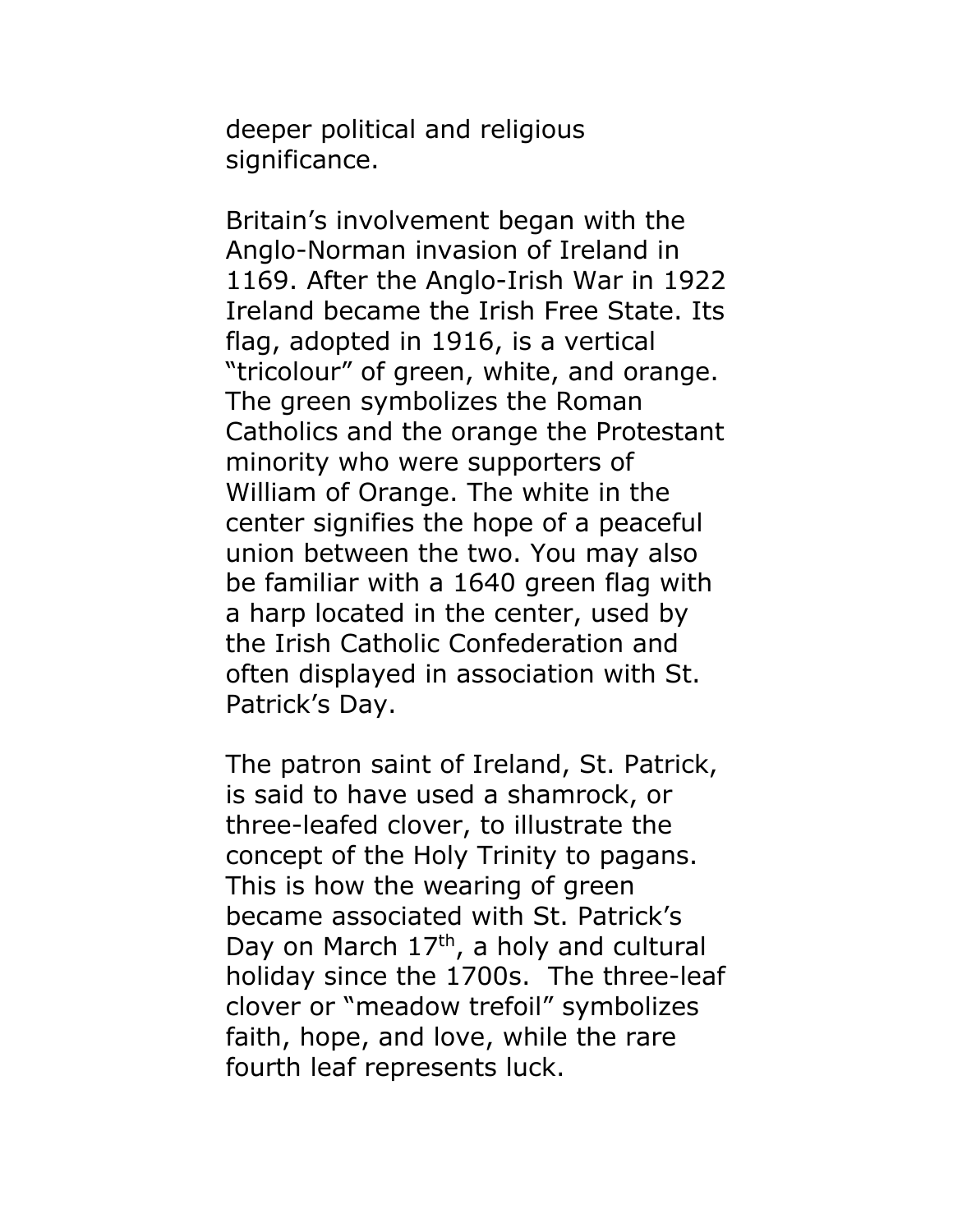As we embark on St. Patrick's Day it is my aim to give you some encouragement for becoming greener yet, as a good steward of the environment and a holiday celebrant.

• Consider an electric car the next time you purchase. Infrastructure has some catching-up to do and you might have to install a special hook-up at home, but you will be helping ease global warming and at the same time saving at the pump.

• Energy-saving products are getting cheaper all the time, not only for the long term but short term too, especially lighting products. At the CU Maurice River office we put in four-foot flat LED overhead lights and it keeps our electric costs down.



*New Jersey strives to limit plastic bags that pollute the planet and litter the landscape.*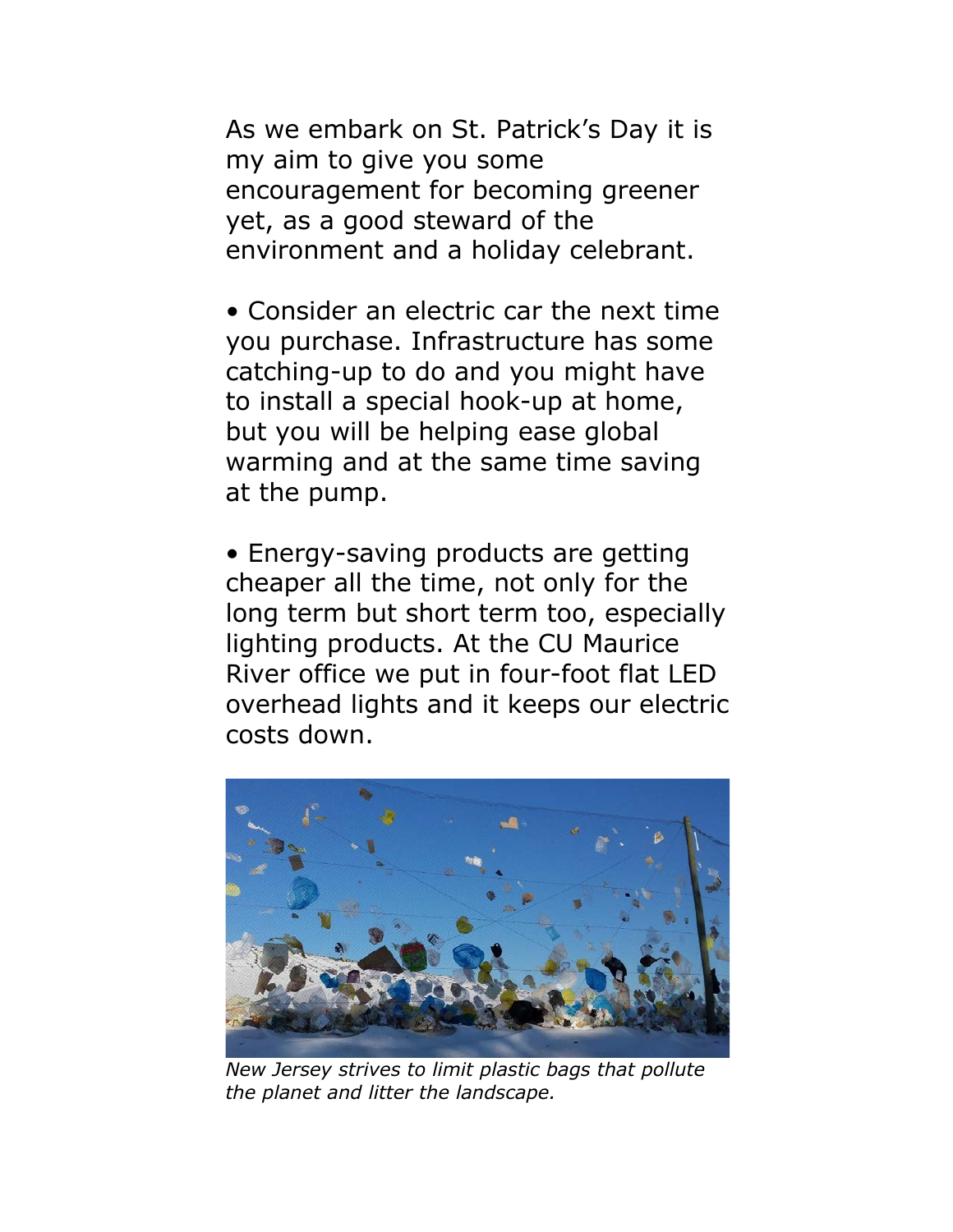• Beginning May 4, 2022, you will have to carry your own bags when you shop in New Jersey, so make sure you have a supply of reusable bags in your car ready to go into action when you make purchases.

• Did you know that many Americans wear clothing as if it is disposable? In fact, some clothing is made so poorly it nearly is disposable. Tons of used American garments end up being sold overseas and most has to be trashed. In Ghana they call it 'obroni wawu' – clothes of dead white men, and it is helping to kill our oceans. In West Africa our clothes end up as mountains of trash on beachfronts - yes, the clothes we donate to charities. Keep in mind our wardrobes are primarily polyesters and therefore plastic. This is a huge contributor to ocean pollution. Try to buy clothing that will last. You can even do that fashionably with only minor effort.

• Adopt a diet where you limit the amount of meat you consume, especially beef. Did you know that collectively cars, planes, and factories are out-polluted by cows? Cows actually belch out more methane, a greenhouse gas, than the entire fossil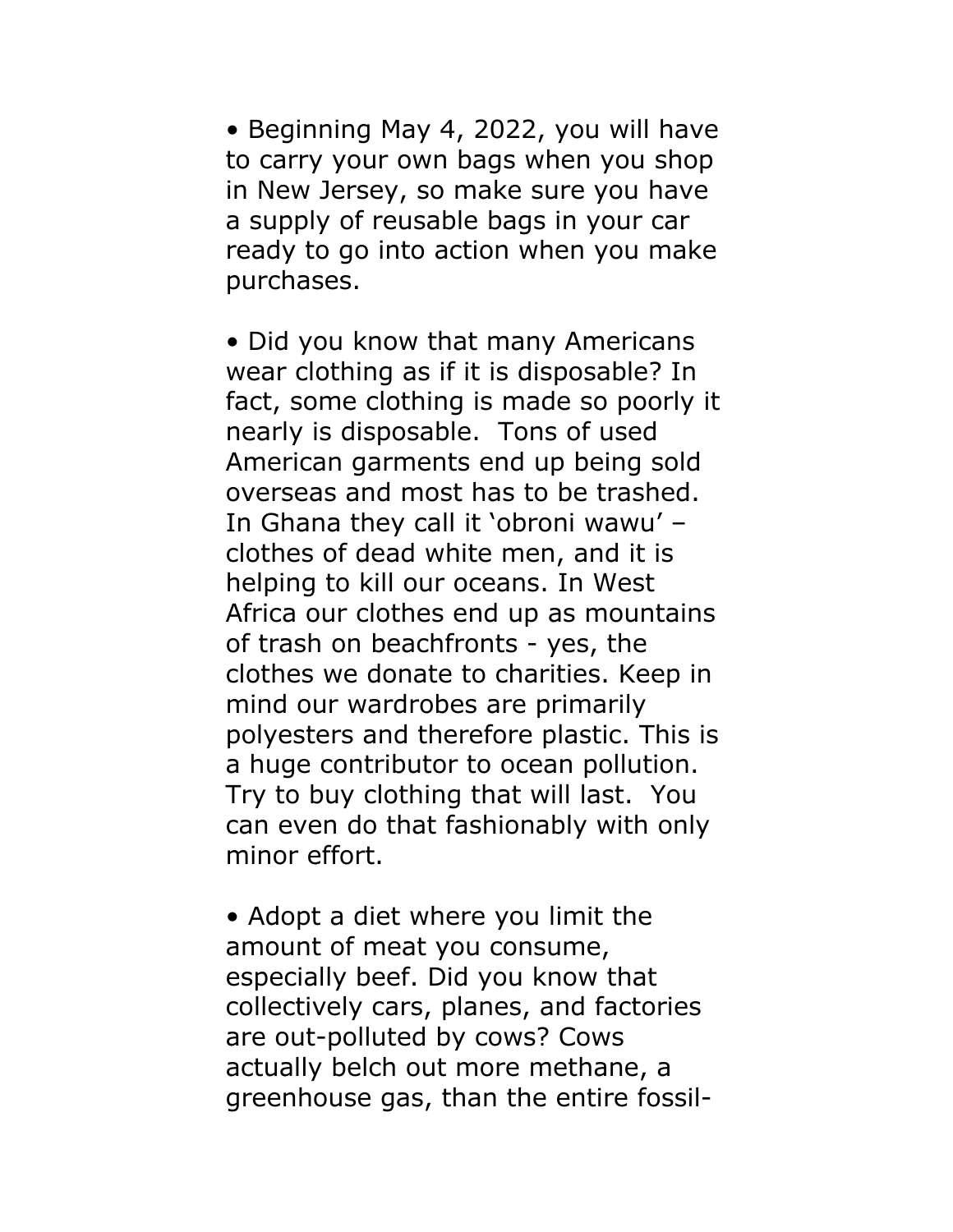fuel industry (no, not flatulence but burps!). Meat production also requires 30% of the USA's global 33% of water use. Almost half of the continental US's land mass is devoted to raising cattle. This land mass would be far better used for growing food or trees. To reiterate, astonishingly trees fight global warming, while cows contribute more to climate change than the fossil-fuel industry. Other meat sources take their own toll on the earth's health.

Here is another mindboggling statistic: There are 1.7 billion cows on earth and they exceed the biomass of every other mammal, bird, reptile, and amphibian on the planet. We have replaced nature with cows. Give that some thought before serving burgers. I love beef but I surely don't have to have it multiple times each week. Besides, most nutritionists would suggest you limit it as well.

• What are you going to do with all those vegetable scraps? You can compost them. We started a compost pile some 20 years ago and our trash has been cut by two-thirds. It takes such a short amount of time for it to turn to soil and our garden is the beneficiary. I think of all that volume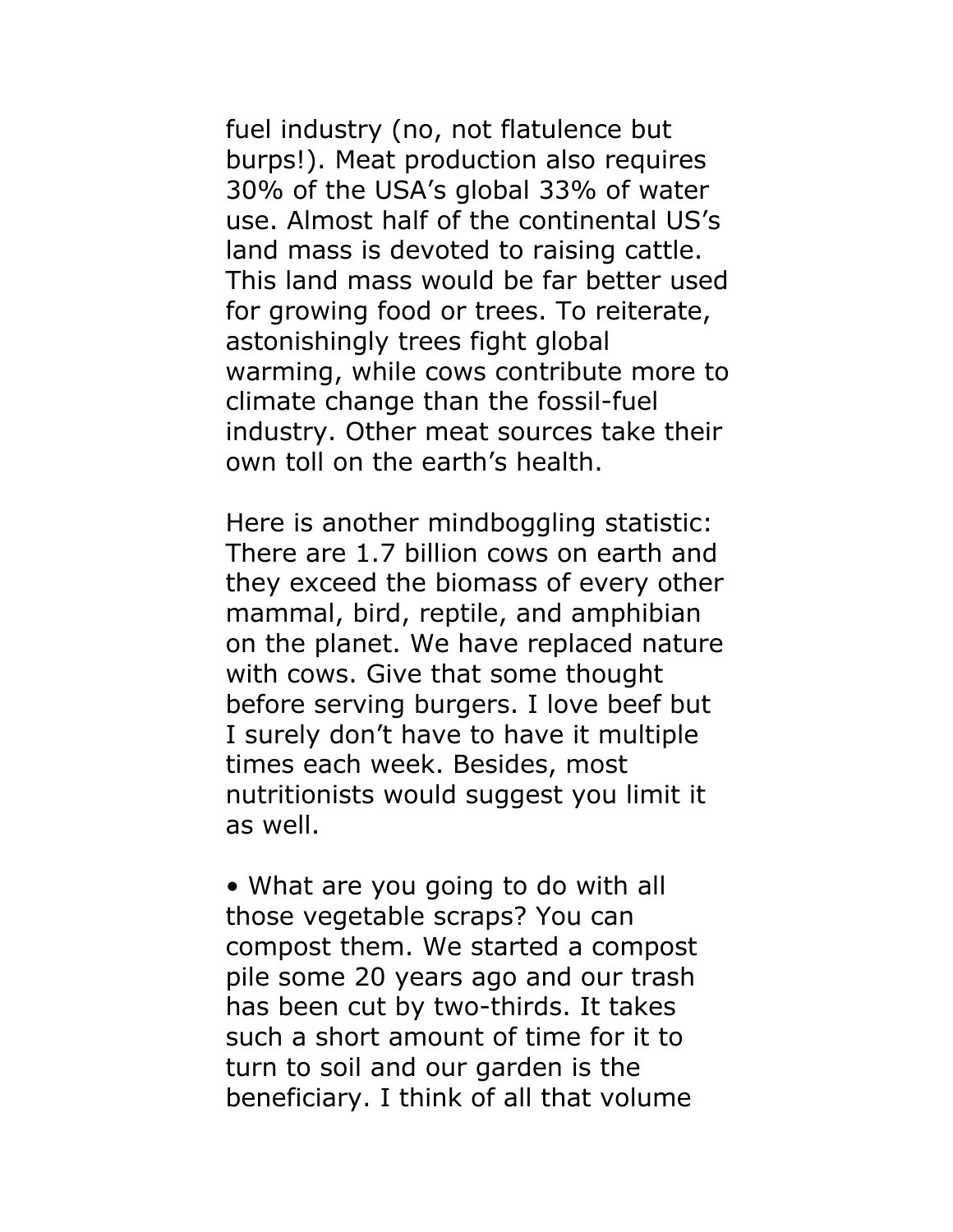that used to go to the landfill, and shake my head at our former negligence. And if you can't compost, possibly you know someone who does.

• Do you live near a stream? Be sure to maintain an unmown vegetated buffer. This will help to filter contaminants from water, prevent erosion, decrease suspended soils in water, and maintain streambanks.

• The only thing that belongs in your toilet is  $#1$  and  $#2$ . Take pharmaceuticals to collection points!

• This column often discusses native plants but it always bears repeating. If you are a home owner, limit lawn and impervious surfaces. Grow native plants; they take less water, less chemicals, less care, and provide for the planet's animals and insects. You love birds? The bottom line is no insects, no caterpillars  $=$  no birds. This year take the challenge; if you have some lawn get rid of 10% and grow native plants. Watch what happens. Recognize that impervious surfaces don't let our water filter though the earth. Lawn isn't much better than concrete, and arguably worse if you use chemical products.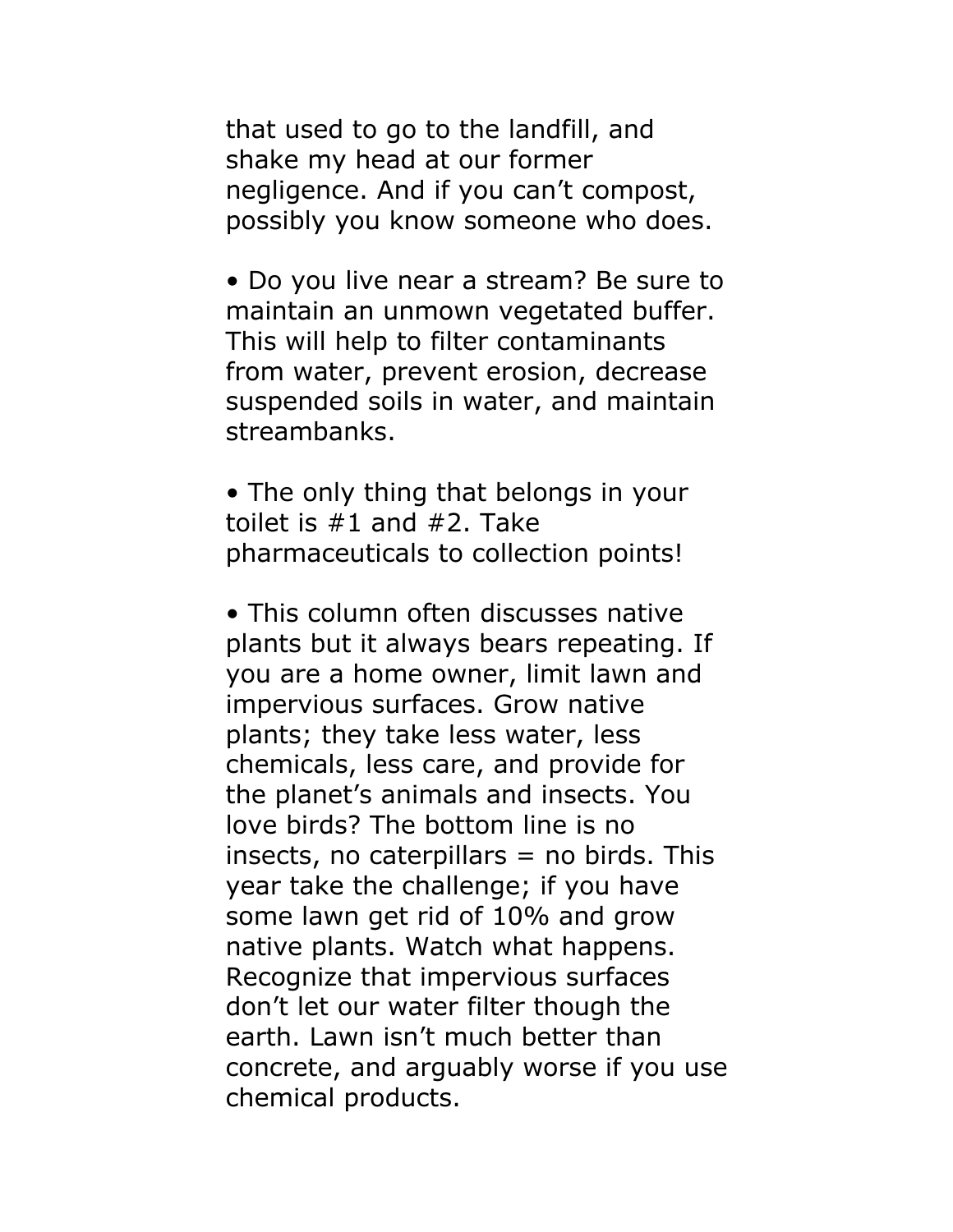

*Want to get started with a native garden? Begin by visiting Pat Sutton's Wildlife Garden website and join the 'Garden Gang' (no fee). Take advantage of [information and ideas on how to make your yard](http://www.patsuttonwildlifegarden.com) an oasis for wildlife and reduce wasteful lawn. Photo: Pat Sutton.* 

When I said greener I surely don't mean your lawn. I'm not exemplary. I will confess my carbon footprint is much bigger than even my size 11 shoe, but it doesn't mean I can't try to do better. I hope you will too. May the luck of the Irish be with you as you embark on making a positive difference by starting at home. The Erin go bragh, and the Earth as well.\*

*\*Erin go bragh or brách means "Ireland 'til the end of time." It is used to*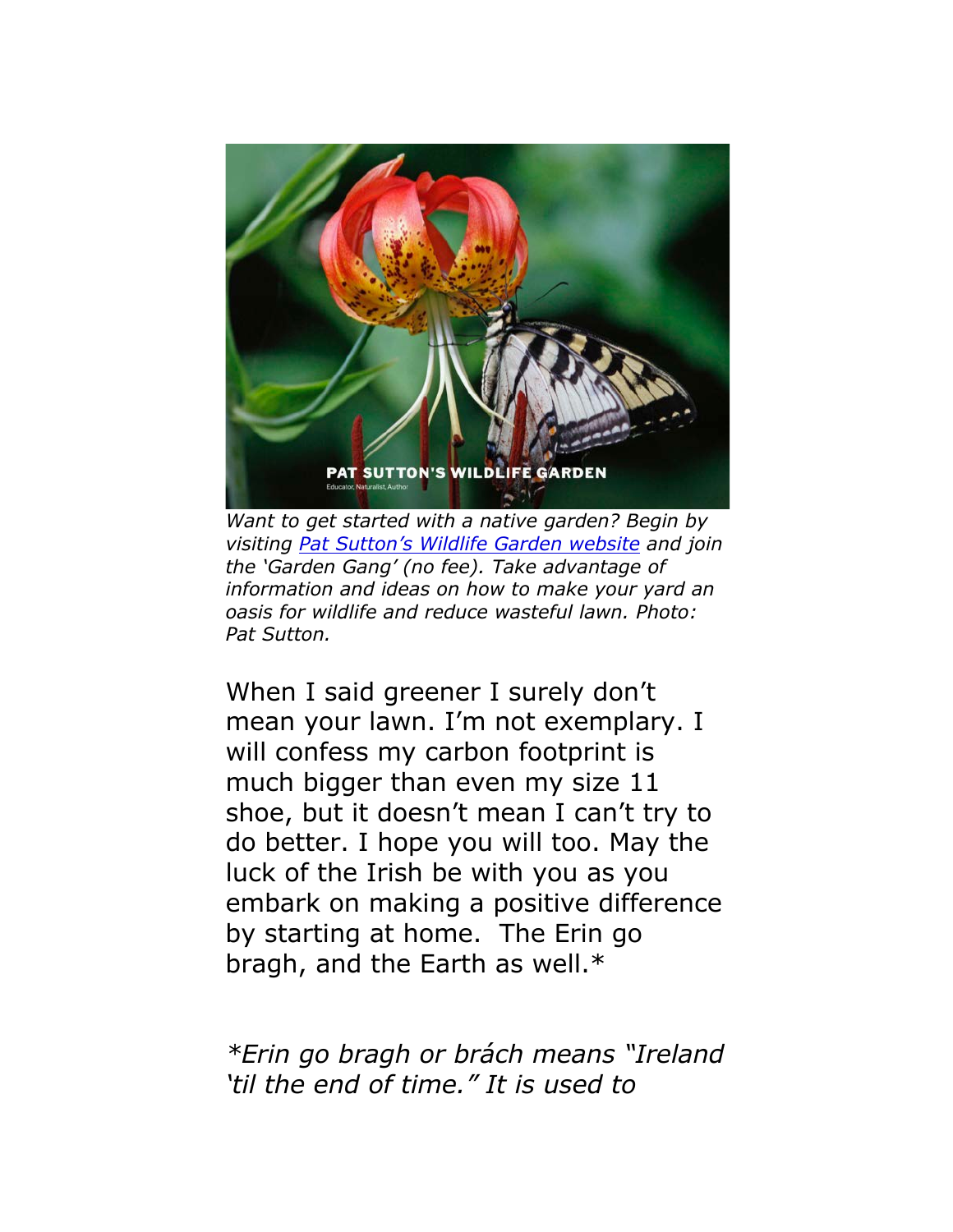*express allegiance and affection toward Ireland.*

Sources

Author highly suggests googling these episodes:

• CBS Unsung Science [Podcast- How](https://unsungscience.com/the-podcast/season-1/how-impossible-meats-might-save-the-earth/) Impossible Meats Might Save the Earth, February 11, 2022

• CBS News - The [Environmental](https://www.cbsnews.com/video/fast-fashion-clothing-donations-environmental-strain-ghana-africa/#x) Disaster that is Fueled by Used Clothes and Fast Fashion, August 2021 (may load slowly)

*Scroll down to find places in Cumberland County N.J. to dispose of unused medications.*